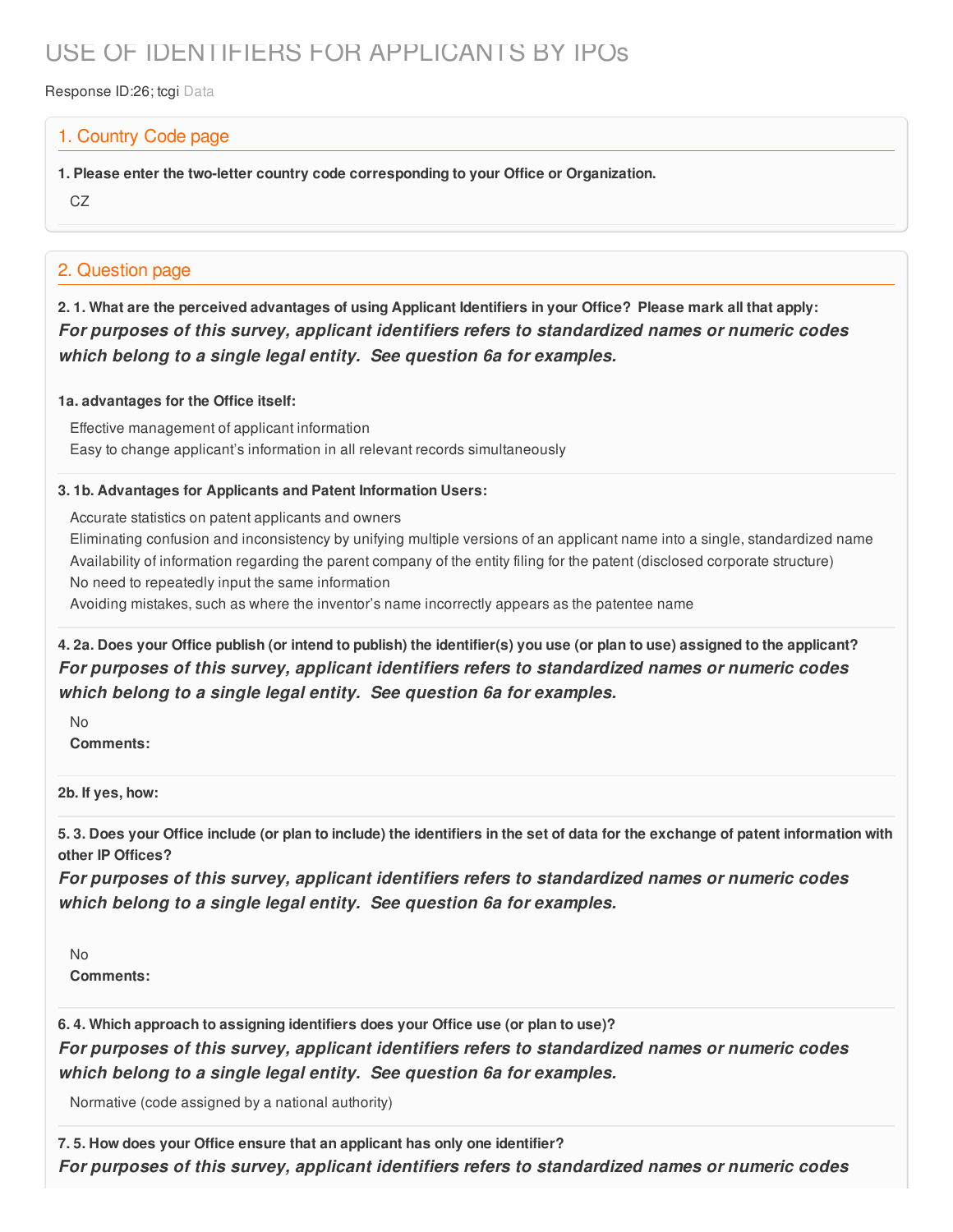*which belong to a single legal entity. See question 6a for examples.*

In case of national applicants,: unique personal identification number is used (handled by National Registers Authority)

**8. 6a. What information does your Office request in order to determine identifiers for national applicants?**

*For purposes of this survey, applicant identifiers refers to standardized names or numeric codes which belong to a single legal entity. See question 6a for examples.*

Copy from the register of legal entities

**Comments:** Personal identification number is used. It covers mainly Czech juridical persons, Czech natural persons doing business and Czech state bodies. However, it is provided by applicants on a voluntary basis only.

**9. 6b. What information does your Office request in order to determine identifiers for foreign applicants?** *For purposes of this survey, applicant identifiers refers to standardized names or numeric codes which belong to a single legal entity. See question 6a for examples.*

Other. Please specify:: no identifiers for foreign applicants are used

10.7a. Does your Office consider that a Global Identifier (GID) would be a desirable solution for applicant name **standardization?**

Yes **Comments:**

**11. 7b. If yes, could you suggest how the GID should be established and maintained?**

12.7c. In case a GID is established, will your Office use both the GID and a national identifier at the same time, or will your **Office use the GID instead of a national identifier?**

depends on the possibility of assigning GID to backfile data

# **13.PART B - NO IDENTIFIER**

8a. If your Office does not use or does not intend to use identifiers for applicants, please explain why: *For purposes of this survey, applicant identifiers refers to standardized names or numeric codes which belong to a single legal entity. See question 6a for examples.*

14.8b. Please describe any alternative approach to the use of identifiers that your office is using or contemplates using, including how that approach deals with issues of name ambiguity (misspellings, multiple spellings, different character sets, **etc):**

*For purposes of this survey, applicant identifiers refers to standardized names or numeric codes which belong to a single legal entity. See question 6a for examples.*

15.9. Please explain any drawbacks or legal complications your Office may have related to using identifiers: *For purposes of this survey, applicant identifiers refers to standardized names or numeric codes which belong to a single legal entity. See question 6a for examples.*